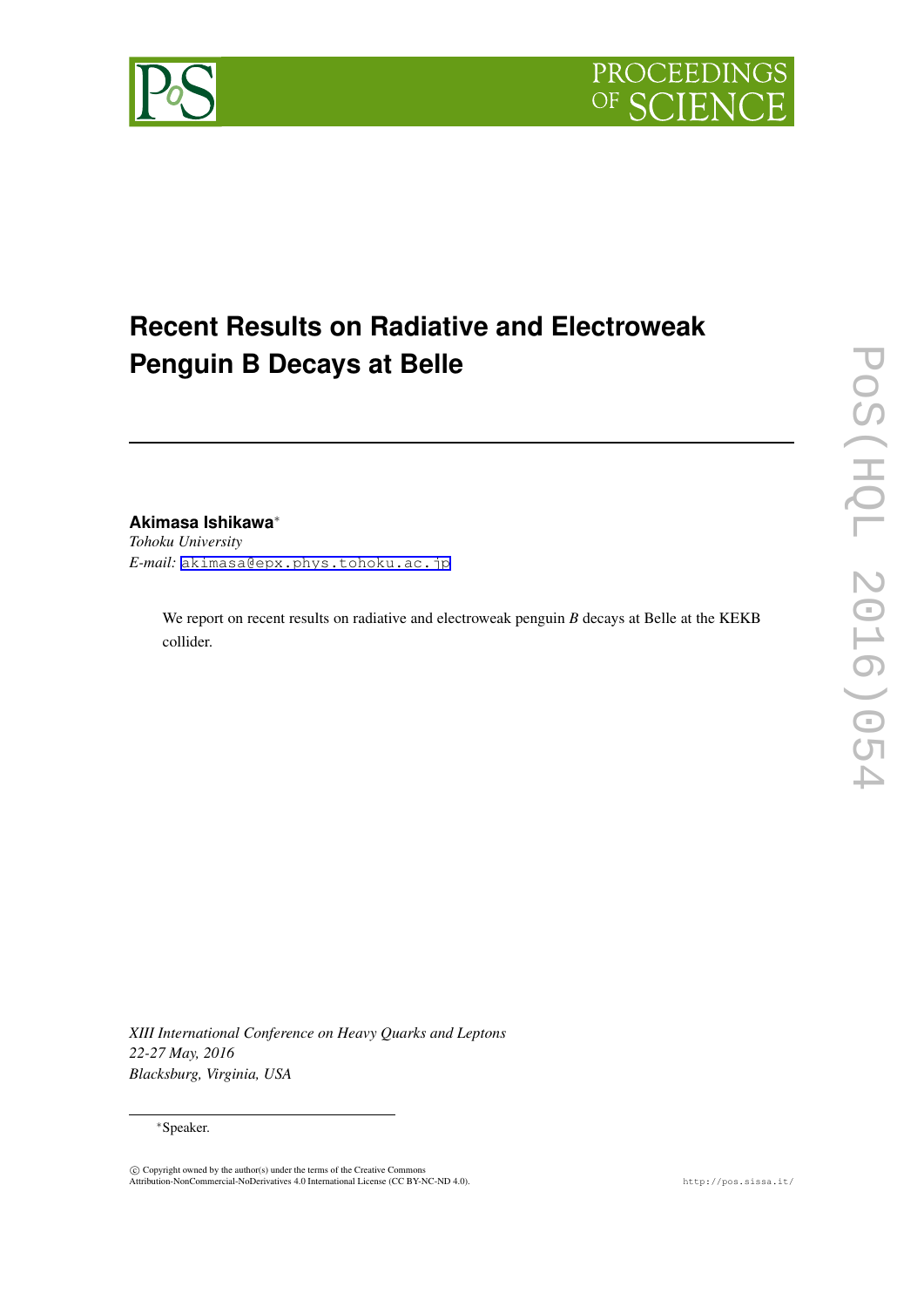### <span id="page-1-0"></span>1. Introduction

*B* meson decays via loop diagrams are sensitive to physics beyond the Standard Model (BSM) since (1) the processes in the SM are suppressed by the Cabibbo-Kobayashi-Maskawa (CKM) matrix elements,  $V_{ts}$  or  $V_{td}$ , and loop factor, and (2) unobserved heavy particles might be able to enter in the loop with comparable amplitudes. Radiative and electroweak penguin decays are experimentally and theoretically clean due to final states having color singlet leptons or photons. Thus these are ideal tools to search for BSM.

For the radiative and electroweak analyses described below, we used full data sample of 711 fb*−*<sup>1</sup> accumulated by the Belle detector at the KEKB energy-asymmetric collider.

### 2. Measurement of  $B \to X_s \gamma$  with Sum-of-Exclusive Method

The branching fraction (BF) of inclusive  $b \rightarrow s\gamma$  is very sensitive to BSM, such as supersym-metry or charged Higgs. The BF is precisely predicted in the SM [\[1\]](#page-7-0),  $\mathscr{B}(B \to X_s \gamma) = (3.36 \pm$ <sup>0</sup>*.*23)*×*10*−*<sup>4</sup> , and world averages of experiments by HFAG or PDG [\[2,](#page-7-0) [3](#page-7-0)] are consistent with the predictions. To improve the sensitivity to BSM, both experiment and theory should reduce the error.

We measured the BF of  $B \to X_s \gamma$  with a sum-of-exclusive method using the highest ever statistics which allows to reduce the dominant systematics due to fragmentation of  $X<sub>s</sub>$  system. We reconstructed 38  $X_s$  modes,  $K\pi$ ,  $K2\pi$ ,  $K3\pi K4\pi$ ,  $K\eta$  ( $\eta \rightarrow \gamma \gamma$ ),  $K\eta \pi$ , 3*K* and 3 $K\pi$ , in which at most two neutral pions and one  $K_S^0$  are allowed. The mass of the hadronic system was required to be less than 2.8 GeV/*c* 2 , which corresponds to a photon energy threshold of 1.9 GeV, to suppress a large combinatorial background from  $B\bar{B}$  events. Continuum background was suppressed based on neural net with event shape variables.



Figure 1: Measured partial BF as a function of *MX<sup>s</sup>* . Solid and dotted lines are statistical and total errors.

Signal yield for each  $M_{X_s}$  bin is obtained by fitting to the beam energy constrained mass  $(M_{bc})$ distribution defined as  $M_{bc} = \sqrt{E_{\text{beam}}^2 - p_B^2}$ , where  $E_{\text{beam}}$  is the beam energy and  $p_B$  is the measured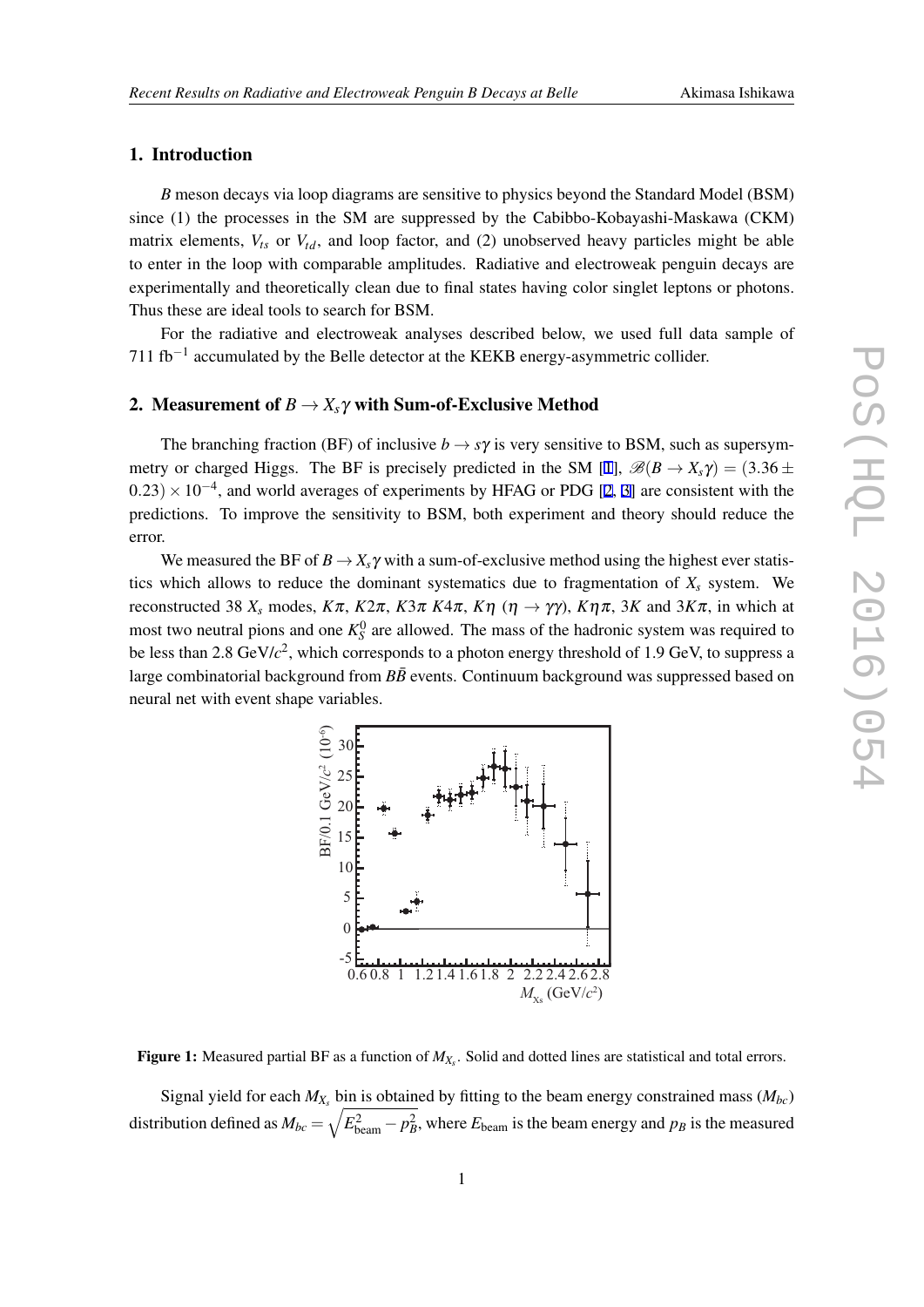*B* meson momentum in the center of mass system. The measured partial BF is shown in Fig. [1](#page-1-0). To study the fragmentation of  $X_s$  system in data, we also extracted signal yields for subsets of final states in  $M_{X_s}$  bins which were used for calibration of PYTHIA parameters [[4](#page-7-0)].

Finally, we measured the BF extrapolated to a photon energy threshold of 1.6 GeV in order to compare with theoretical predictions, of  $\mathscr{B}(B \to X_s \gamma) = (3.75 \pm 0.18 \pm 0.35) \times 10^{-4}$ , where the first error is statistical and the second is systematic [\[5](#page-7-0)]. This result is the most sensitive measurement using the sum-of-exclusive method (Fig. 2). Using the world average by PDG, we set the limit of charged Higgs in the two Higgs doublet model. Since tan $\beta$  and cot $\beta$  in the dominant contribution from  $b - t - H$  and  $t - s - H$  vertices cancel out if  $\tan \beta$  is not too small, the charged Higgs contribution is almost independent on tan  $\beta$  value. We set the limit on charged Higgs mass as  $M_{H^+} > 480 \text{ GeV}/c^2$  at 95% C.L.

Recently, we also measured the BF with fully inclusive photon analysis and the preliminary result is the world most precise measurement [[6\]](#page-7-0).



**Figure 2:** Summary of measured branching fraction of  $B \to X_s \gamma$  compared with theoretical predictions [[1,](#page-7-0) [7](#page-7-0)].

### 3. Measurement of Direct *CP* Violation in  $B \to X_{s+d} \gamma$

Recent theoretical studies show that uncertainty of direct *CP* violation (*CPV*) in  $b \rightarrow s\gamma$  is about  $\mathcal{O}(2\%)$  [[8](#page-7-0)], which is larger than prior expectation [\[9\]](#page-7-0) due to newly accounted resolved photon uncertainty. However thanks to U-spin relations and unitarity of the CKM matrix, direct *CPV*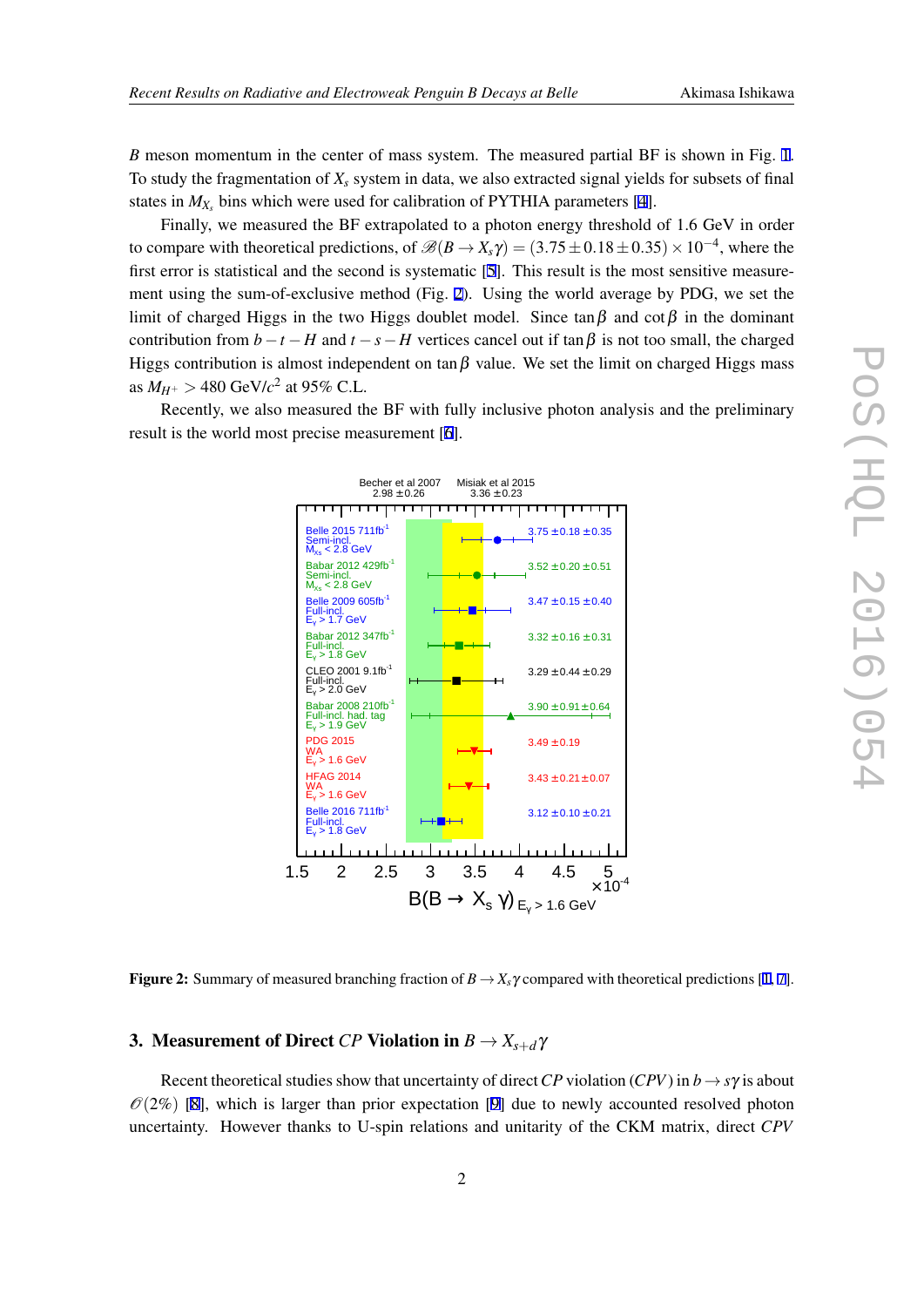of combined  $b \rightarrow s\gamma$  and  $b \rightarrow d\gamma$  (denoted as  $b \rightarrow s + d\gamma$  in this manuscript) is very small [\[9\]](#page-7-0). If the measured *CPV* deviates from null, it is a clear BSM signal. We first reconstructed hard photons with loose energy selection of 1.7 GeV to 2.8 GeV. Large backgrounds from asymmetric  $\pi^0$  and  $\eta$  decays were vetoed by the invariant mass with another photon. To reduce the continuum background, high momentum lepton was required. In the signal events, this lepton should come from the other *B* meson thus the flavor of the signal can be tagged by the charge of the lepton. Dilutions due to mixing in the  $B^0\overline{B}{}^0$  events and secondary lepton was corrected. Fig. 3 shows the photon spectra of the background-subtracted signal tagged with positively and negatively charged leptons. To maximize the sensitivity, the photon energy is required to be greater than 2.1 GeV. The result is  $\mathcal{A}_{CP}(B \to X_{s+d}\gamma) = (2.2 \pm 4.0 \pm 0.8)\%$  [[10\]](#page-7-0) which is world best measurement and even better than the average by PDG in 2015 (Fig.[4](#page-4-0)) [\[3](#page-7-0)].



Figure 3: Photon spectra tagged with positively and negatively charged lepton.

## **4.** Search for  $B \to \phi \gamma$

The  $B \to \phi \gamma$  decay proceeds through a penguin annihilation diagram which is suppressed by the CKM matrix element *V*<sub>td</sub>. The BF in the SM is predicted as  $\mathcal{O}(10^{-12})$  to  $\mathcal{O}(10^{-11})$  [\[11](#page-7-0)] which is not accessible at Belle. However, BSM enhances the BF to *O*(10*−*<sup>9</sup> ) to *O*(10*−*<sup>8</sup> ). We searched for the decay using the  $\phi \rightarrow K^+K^-$  sub-decay mode which is very clean thanks to the small width and Q value. The signal events are extracted by a four-dimensional fit with  $M_{bc}$ ,  $\Delta E$ , neural net output, and helicity angle of the  $\phi \rightarrow K^+K^-$  decay. Fig [5](#page-4-0) shows projections onto  $M_{bc}$ and ∆*E* distributions. The result is consistent with null and an upper limit on the BF was set as  $\mathscr{B}(B \to \phi \gamma) < 1.0 \times 10^{-7}$  [[12](#page-7-0)] which is just one order of magnitude higher than predictions within some new physics models.

# 5. Full Angular Analysis of  $B \to K^* \ell^+ \ell^-$

The  $b \to s\ell^+\ell^-$  decays were observed by Belle Collaboration about 15 years ago [[13\]](#page-7-0) which opened new door to search for BSM. The BF and Forward-Backward Asymmetry (AFB) as func-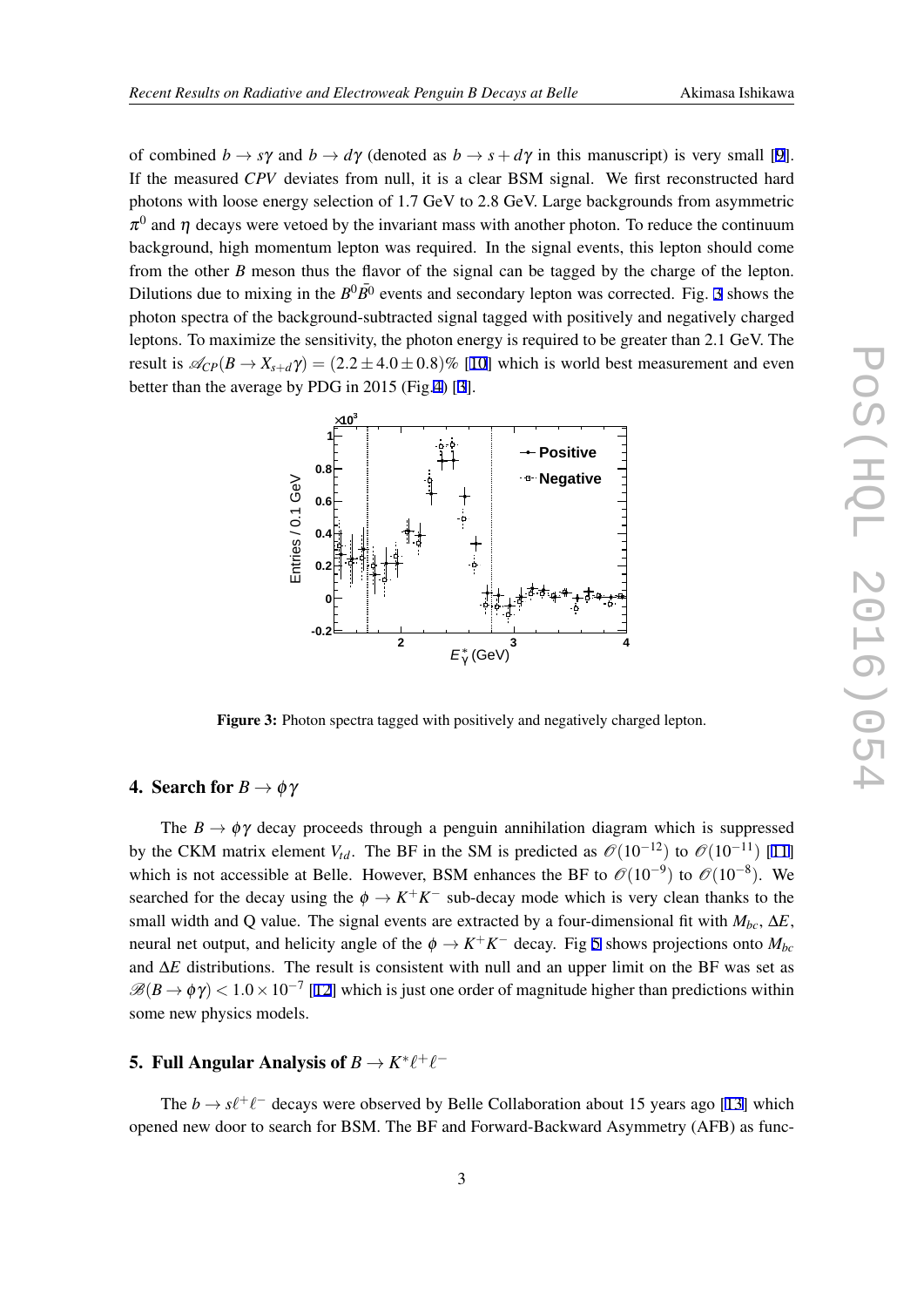

<span id="page-4-0"></span>

**Figure 4:** Summary of measured direct *CPV* in  $B \to X_{s+d} \gamma$ .



**Figure 5:**  $M_{bc}$  and  $\Delta E$  distributions for  $B \to \phi \gamma$ .

tions of  $q^2$  in  $B \to K^* \ell^+ \ell^-$  are important observables for BSM searches, and several experiments al-ready measured these [\[14](#page-8-0)]. Full angular analysis of  $B \to K^* \ell^+ \ell^-$  with optimized observables [[15\]](#page-8-0), which are insensitive to form factor uncertainties, are very powerful tools to search for BSM. LHCb first reported the results [\[16](#page-8-0)] and one of the observables,  $P'_{5}$ , deviates by about 3.4  $\sigma$  from a prediction of the SM by DHMV [[17\]](#page-8-0). (There is a discussion in theory community that the deviation might be able to be explained by charm-loop [\[18,](#page-8-0) [19](#page-8-0), [20](#page-8-0)].) By a global fit to observables in  $b \rightarrow s\gamma$ and  $b \rightarrow s\ell^+\ell^-$  including  $P'_5$ , one of the Wilson coefficients, *C*<sub>9</sub>, deviates by about  $-30\%$  from the SM prediction [\[21](#page-8-0)]. This could indicate BSM in the  $b \rightarrow s\ell^+\ell^-$  process.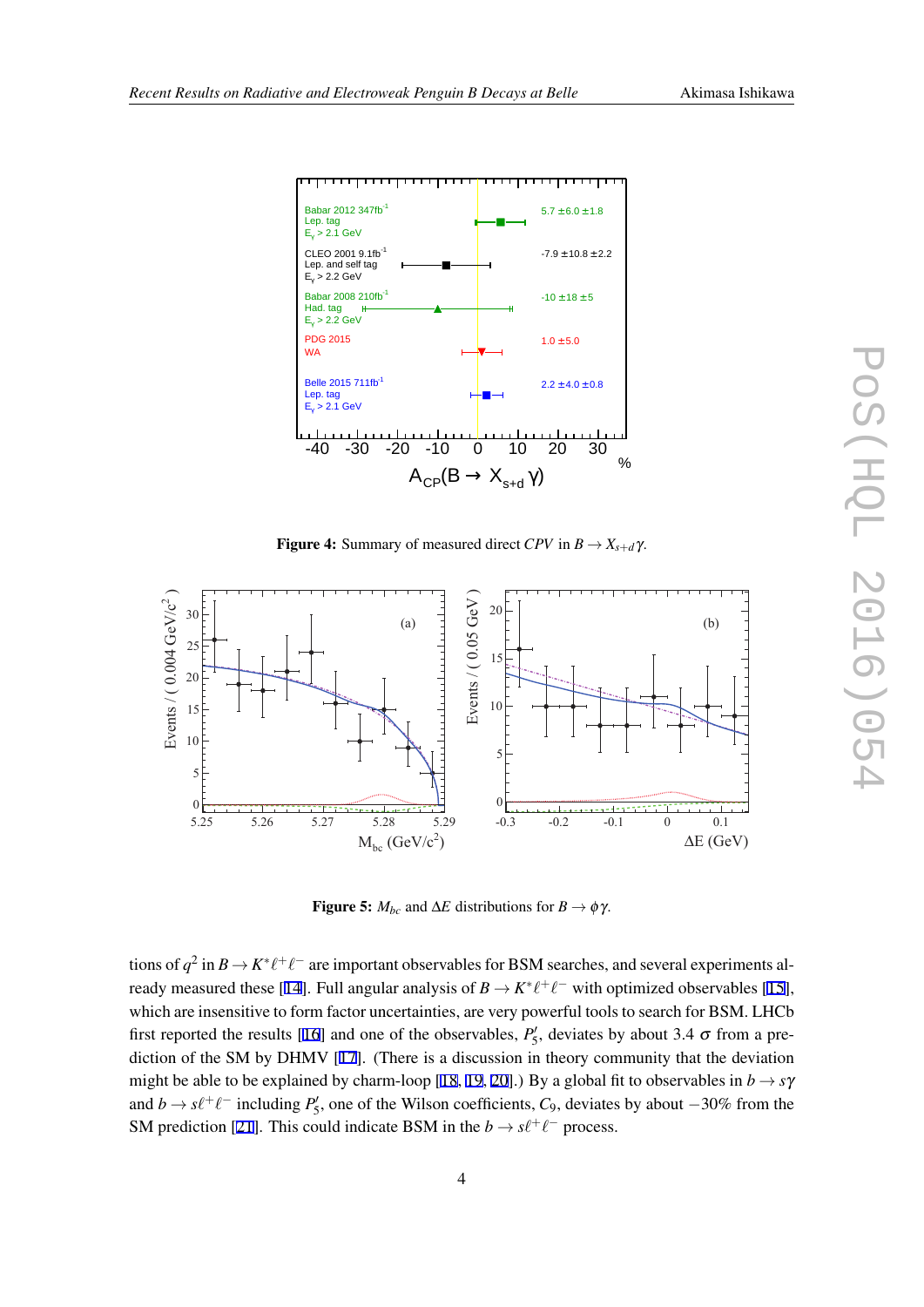We also measured the optimized observables using  $B^0 \to K^{*0}\ell^+\ell^-$ , where the  $\ell$  stands for electron or muon. Even with full data, we expected only 200 signal events which is about 10 times smaller than that at LHCb, and hence the selection criteria should be optimized better than the previous analysis. We adopted neural net based analysis to select signal candidates and to suppress backgrounds. Signal is extracted by fitting to  $M_{bc}$  distributions. We observed 69  $\pm$  11 and  $118 \pm 12$  signal events for the electron and muon modes, respectively. For the full angular analysis, we adopted the folding method on angular variables,  $\theta_\ell,$   $\theta_K$  and  $\phi$  , to extract the optimized observables which LHCb performed in 2013. The fit results for  $P'_{5}$  are shown in Fig.6 [\[22](#page-8-0)]. The result for  $4 < q^2 < 8$  is about 2.1  $\sigma$  deviation from the prediction by DHMV [[17\]](#page-8-0) and is consistent with LHCb result [\[16](#page-8-0)]. We also compared the results with other theoretical predictions of the SM [\[18](#page-8-0), [19](#page-8-0)] and the tendency of the deviation for  $P'_{5}$  is the same. The other optimized observables,  $P'_{4}$ ,  $P'_{6}$  and  $P'_{8}$ , are consistent with the predictions within errors. By combining with LHCb result, the deviation of  $P'_{5}$  from a prediction by DHMV is about  $4\sigma$ .



**Figure 6:** Comparison of  $P'_{5}$  distributions in  $B^{0} \to K^{*0}\ell^{+}\ell^{-}$ .

# 6. Measurement of Forward-Backward Asymmetry in  $B \to X_s \ell^+ \ell^-$

AFB in  $B \to K^* \ell^+ \ell^-$  was first measured by Belle [\[23\]](#page-8-0) and then done by several experiments, while the AFB in the inclusive process  $B \to X_s \ell^+ \ell^-$ , which is much more cleanly predicted in the SM [\[24](#page-8-0)] than exclusive decays, was not yet measured. Since current global fit shows deviation in  $C_9$ , a measurement of AFB in  $B \to X_s \ell^+ \ell^-$  provides an independent check of the deviation of the Wilson coefficient from expectation. Belle has performed the first measurement of the AFB in  $B \to X_s \ell^+ \ell^-$  with the sum-of-exclusive technique. We reconstructed 36 decay modes, of which 20 self-tag modes are used to measure AFB. To reduce the backgrounds from continuum and  $B\bar{B}$ events, we used a neural net with event shape variables, vertex quality, and flavor tagging quality. Since combinatorial backgrounds are large, we must require the invariant mass of  $X_s$  system to be less than 2.0 GeV/ $c^2$ . To extract the signal events, fits to  $M_{bc}$  distributions for forward and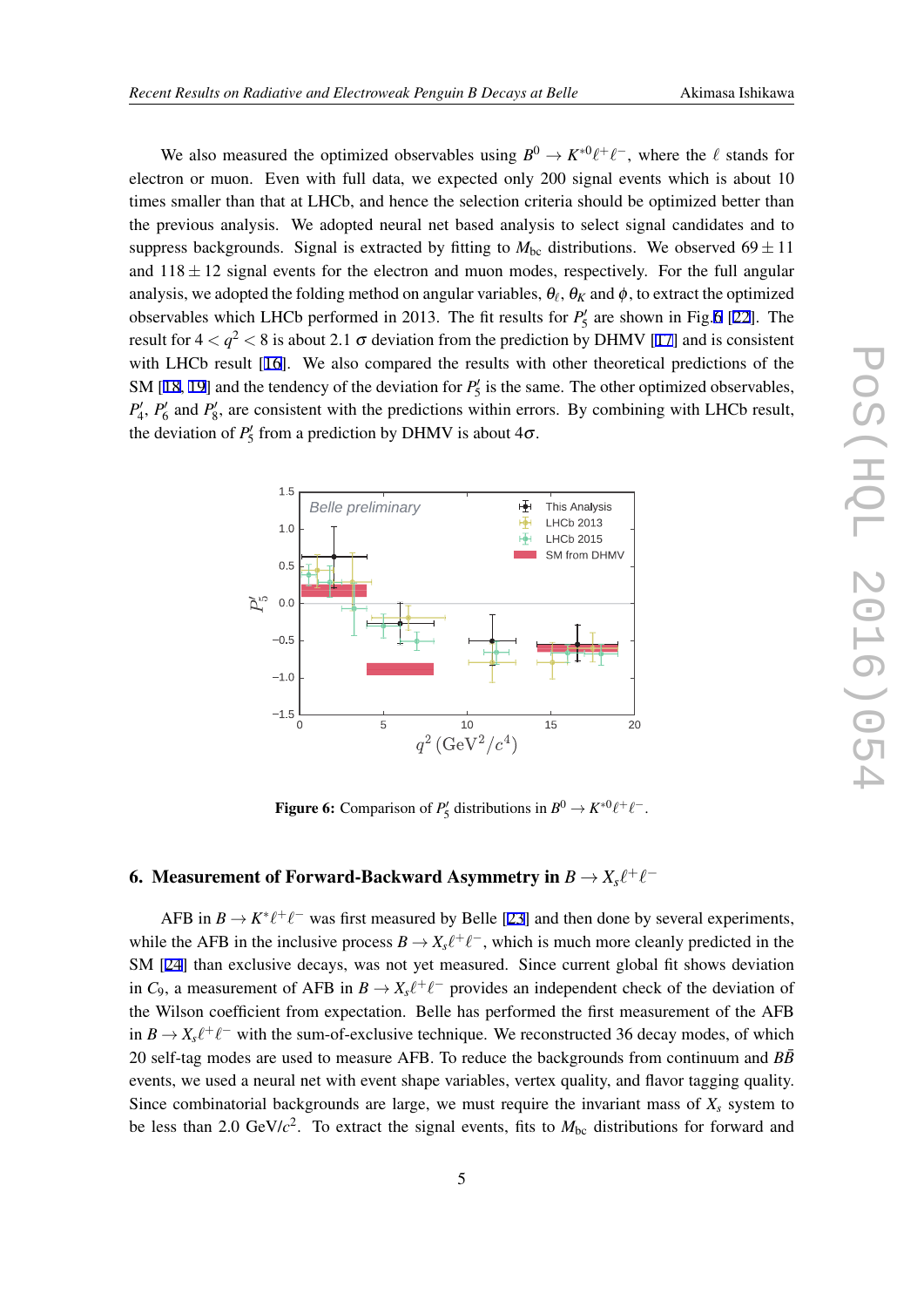backward events were performed. The AFB is calculated from the signal events with correction factors obtained from Monte Carlo samples which are calibrated with real data. Fig. 7 shows the results for AFB [[25](#page-8-0)] as a function of  $q^2$  which is consistent with a theoretical prediction [[26\]](#page-8-0).



Figure 7: Measured AFB in  $B \to X_s \ell^+ \ell^-$  compared with a theoretical prediction [[26\]](#page-8-0).

### 7. Search for  $B \to h\nu\bar{\nu}$

The di-neutrino emission process,  $B \to h\nu\bar{\nu}$ , is not observed yet [\[27](#page-8-0)]. This loop process is theoretically interesting since clean prediction is possible thanks to the lack of contributions from charm-loop diagrams [\[28\]](#page-8-0), and BSM effects, such as *C*<sup>9</sup> deviation, could be correlated with  $b \rightarrow s\ell^+\ell^-$  in some models.

We searched for the  $B \to h \nu \bar{\nu}$  decays, where hadronic systems are  $\pi^0$ ,  $\pi^+$ ,  $K_S^0$ ,  $K^+$ ,  $\rho^0$ ,  $\rho^+$ ,  $K^{*0}$ ,  $K^{*+}$  or  $\phi$ . Since two neutrinos are in the final states, the other *B* mesons should be tagged. We reconstructed 1104 exclusive hadronic *B* decays as the tagging side whose efficiencies are about 0.3% and 0.2% for  $B^+$  and  $B^0$ , respectively. Then, we required momentum of *h* candidates greater than 1.6 GeV/*c*. We chose extra energy in electromagnetic caloriemeter as the final discriminator as shown in Fig. [8](#page-7-0), and found the distribution is consistent with background. We set upper limits on the decays ranging  $(4-21) \times 10^{-5}$ , and obtained the world best limits for  $K^{*+}$ ,  $\pi^{+}$ ,  $\pi^{0}$ ,  $\rho^{+}$  [[29\]](#page-8-0). The limits on BFs for *K ∗* modes are just 5 times larger than theoretical predictions in the SM [[28\]](#page-8-0), and thus Belle II can observe these decay modes.

#### 8. Summary

We have studies radiative and electroweak penguin processes with the full data set at the Belle experiment. The  $P'_5$  observable measured with the full angular analysis of  $B^0 \to K^{*0} \ell^+ \ell^-$  deviates by about 2.1  $\sigma$  from the SM prediction. This could be further studied using charged *B* meson decays and measurements of lepton universality for the optimized observables. Other results are consistent with SM predictions, thus strong limits on BSM models are set.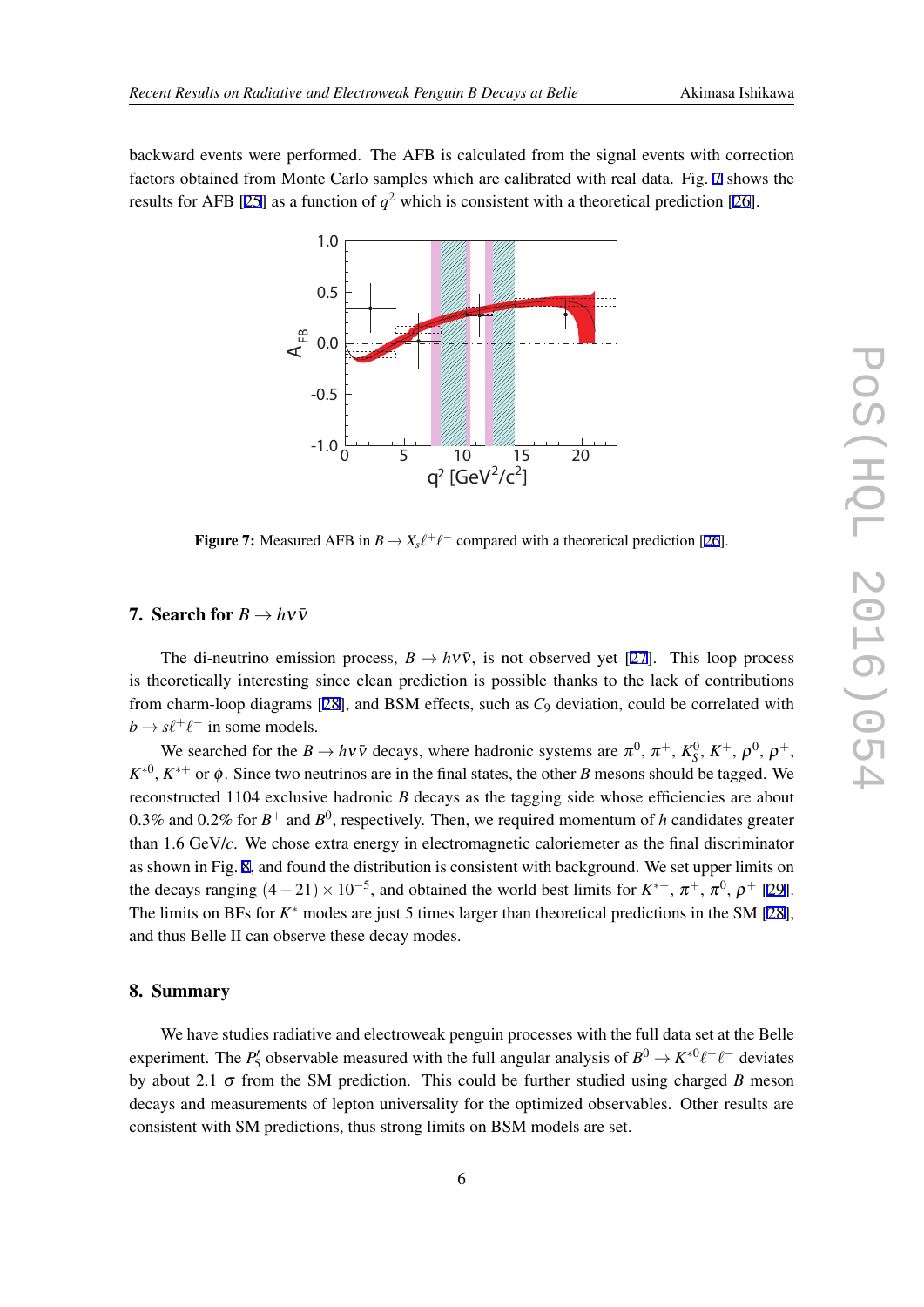

<span id="page-7-0"></span>

**Figure 8:**  $E_{\text{ECL}}$  distribution for  $B \to K^+ \nu \bar{\nu}$ .

## Acknowledgments

A. Ishikawa is supported by a Grant-in-Aid from JSPS for Scientific Research (B) No. 16H03968.

### References

- [1] M. Misiak *et al.*, Phys. Rev. Lett. **114**, 221801 (2015).
- [2] http://www.slac.stanford.edu/xorg/hfag/.
- [3] K. A. Olive *et al.* (Particle Data Group), Chin. Phys. C 38, 090001 (2014) and 2015 update.
- [4] T. Sjostrand, S. Mrenna and P. Skands, J. High Energy Phys. 0605, 026 (2006).
- [5] T. Saito, A. Ishikawa, *et al.* (Belle Collaboration), Phys. Rev. D 91, 052004 (2015).
- [6] A. Abdesselam, *et al.* (Belle Collaboration), arXiv:1608.02344.
- [7] T. Becher and M. Neubert, Phys. Rev. Lett. 98, 022003 (2007).
- [8] M. Benzke, S. J. Lee, M. Neubert and G. Paz, Phys. Rev. Lett. 106, 141801 (2011).
- [9] T. Hurth, E. Lunghi and W. Porod, Nucl. Phys. B 704, 56 (2005).
- [10] L. Pesantez, *et al.* (Belle Collaboration), Phys. Rev. Lett. **114**, 151601 (2015).
- [11] X.-Q. Li, G.-R. Lu, R.-M. Wang, and Y. Yang, Eur. Phys. J. C 36, 97 (2004); J. Hua, C. Kim, and Y. Li, Eur. Phys. J. C 69, 139 (2010), C.-D. Lu, Y.-L. Shen, and W. Wang, Chin. Phys. Lett. 23, 2684 (2006).
- [12] Z. King, *et al.* (Belle Collaboration), Phys. Rev. D 93, 111101 (2016).
- [13] K. Abe, A. Ishikawa, *et al.* (Belle Collaboration), Phys. Rev. Lett. 88, 021801 (2002); J. Kaneko, *et al.* (Belle Collaboration), Phys. Rev. Lett. 90, 021801 (2003); A. Ishikawa, *et al.* (Belle Collaboration), Phys. Rev. Lett. 91, 261601 (2003).